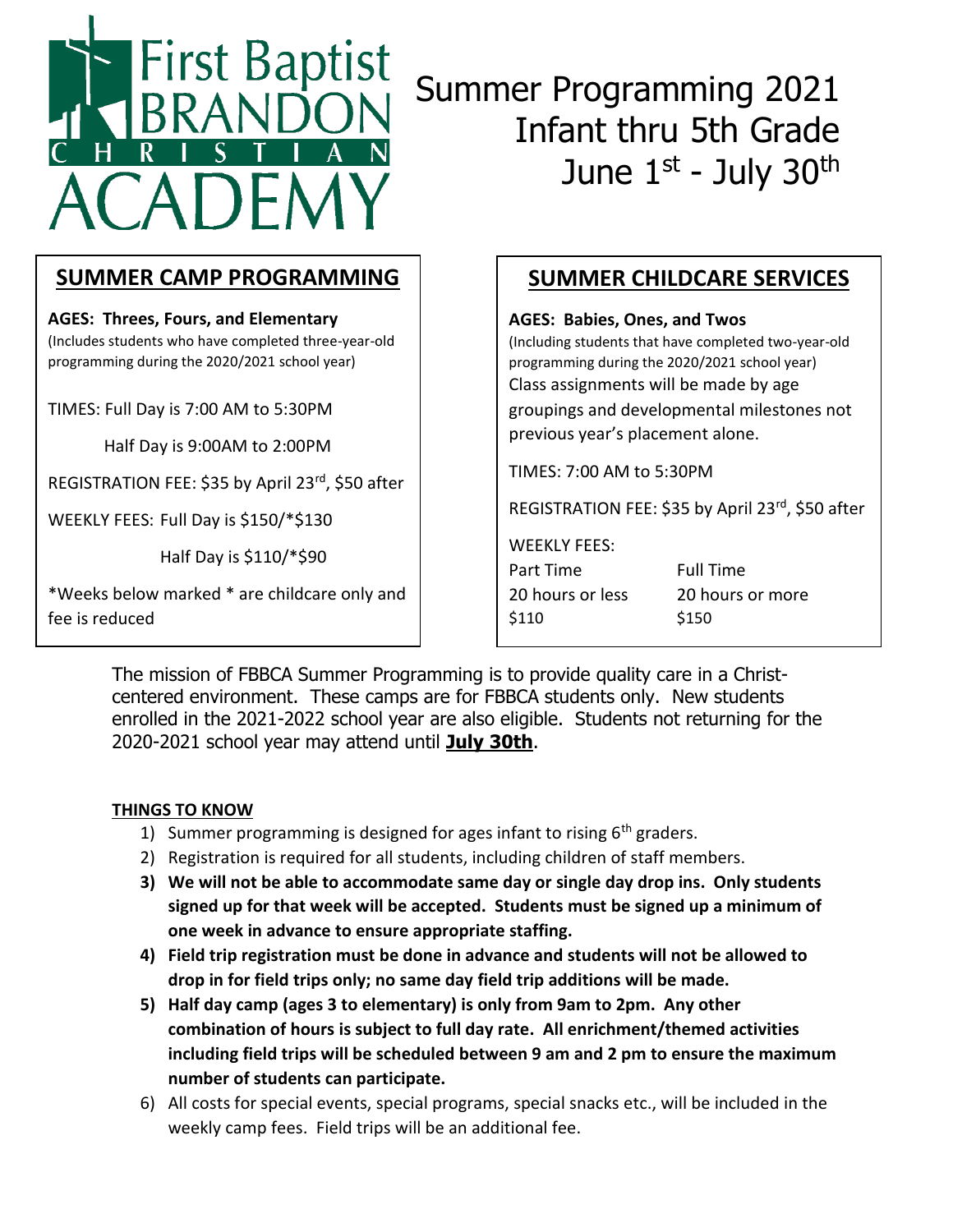## SUMMER PROGRAMMING 2020 REGISTRATION FORM

| Grade/Class Completed in 2021 ____________ Student Date of Birth ________________ |
|-----------------------------------------------------------------------------------|
|                                                                                   |
|                                                                                   |
|                                                                                   |
|                                                                                   |
|                                                                                   |
| Daytime Phone #___________________________________Cell Phone #__________________  |
|                                                                                   |
|                                                                                   |
|                                                                                   |
| Daytime Phone #________________________________Cell Phone #_____________________  |
| Who has legal custody of the child being registered? ___________________________  |

If only one parent has custody, a copy of the appropriate documents must be furnished and on file at the school.

Who is responsible for Summer Camp tuition payment?\_\_\_\_\_\_\_\_\_\_\_\_\_\_\_\_\_\_\_\_\_\_\_\_\_\_\_\_\_

## *Weeks must be preregistered and paid in advance.*

| <b>WEEK/DATES</b>                           | PT/FT/HALF/FULL DAY       | <b>CLOSURES/ALTERNATIVE FEES</b>                                                     |
|---------------------------------------------|---------------------------|--------------------------------------------------------------------------------------|
|                                             | Mark your selection below |                                                                                      |
| *MAY 31ST-JUNE 4TH                          |                           | *MAY 31st CLOSED                                                                     |
| JUNE 7TH-11TH                               |                           |                                                                                      |
| <b>JUNE 14TH-18TH</b>                       |                           |                                                                                      |
| JUNE 21ST - 25TH                            |                           |                                                                                      |
| JUNE 28 <sup>th</sup> -JULY 2 <sup>nd</sup> |                           |                                                                                      |
| *JULY 5 <sup>th</sup> -9 <sup>th</sup>      |                           | *JULY 5 <sup>th</sup> and 6 <sup>th</sup> CLOSED                                     |
| <b>JULY 12TH - 16TH</b>                     |                           |                                                                                      |
| <b>JULY 19TH - 23RD</b>                     |                           |                                                                                      |
| <b>JULY 26TH - 30TH</b>                     |                           |                                                                                      |
| AUG $2^{ND} - 6^{TH}$                       |                           | For registered 2021-2022 students only.<br>Included in extended care August Payment. |